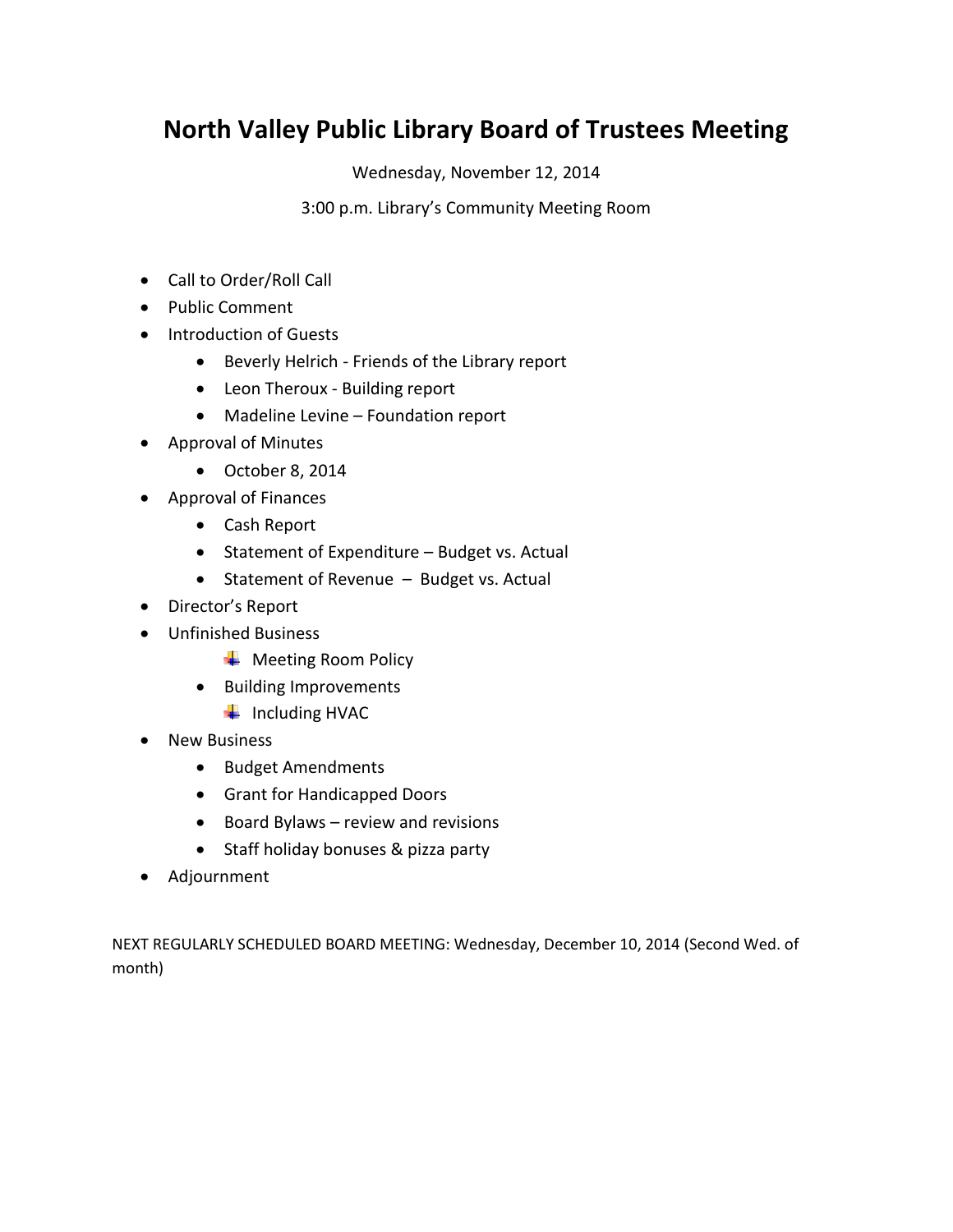North Valley Public Library Board of Trustees Meeting Wednesday, November 12, 2014

### **Final and Approved Minutes**

The meeting was called to order by Chair Joanne Charbonneau at 3 p.m.

Present: Trustees Joanne Charbonneau, Ed Harrison, Alan Sponberg, Toba Winston, Victoria Howell; Library Director Denise Ard

Guests: Beverly Helrich, Friends of Library; Leon Theroux, Building Maintenance

#### Reports

Friends of Library report by Bev Helrich

- Book Sale will be held November 21-23.
- Friends plan to contribute \$1500 toward Community Room improvements.
- Membership Tea was successful. Raffle brought in \$51

Building report by Leon Theroux

- All smoke alarm batteries have been replaced.
- Timers on outside lights have been reset.
- Two young adult DVD shelf spaces have been installed.
- Problem was reported with furnace located near Montana Room.
- Leon recommended yearly servicing of furnaces prior to onset of cold weather.

Library Foundation report by Toba Winston

- Meeting was held to discuss governance of Foundation.
- Brochures and letterheads have been printed.
- \$658.25 balance in Foundation treasury.

#### Approval of Minutes

• Minutes of 10/8/14 board meeting – Motion to approve by Joanne, unanimously approved as corrected.

#### Approval of Financial Reports

• Financial reports presented by Library Director. After slight adjustments, motion to approve by Joanne, approved unanimously.

• Following comments by Ed, chair will schedule a discussion of budgeted amounts versus actual amounts for sometime in the spring.